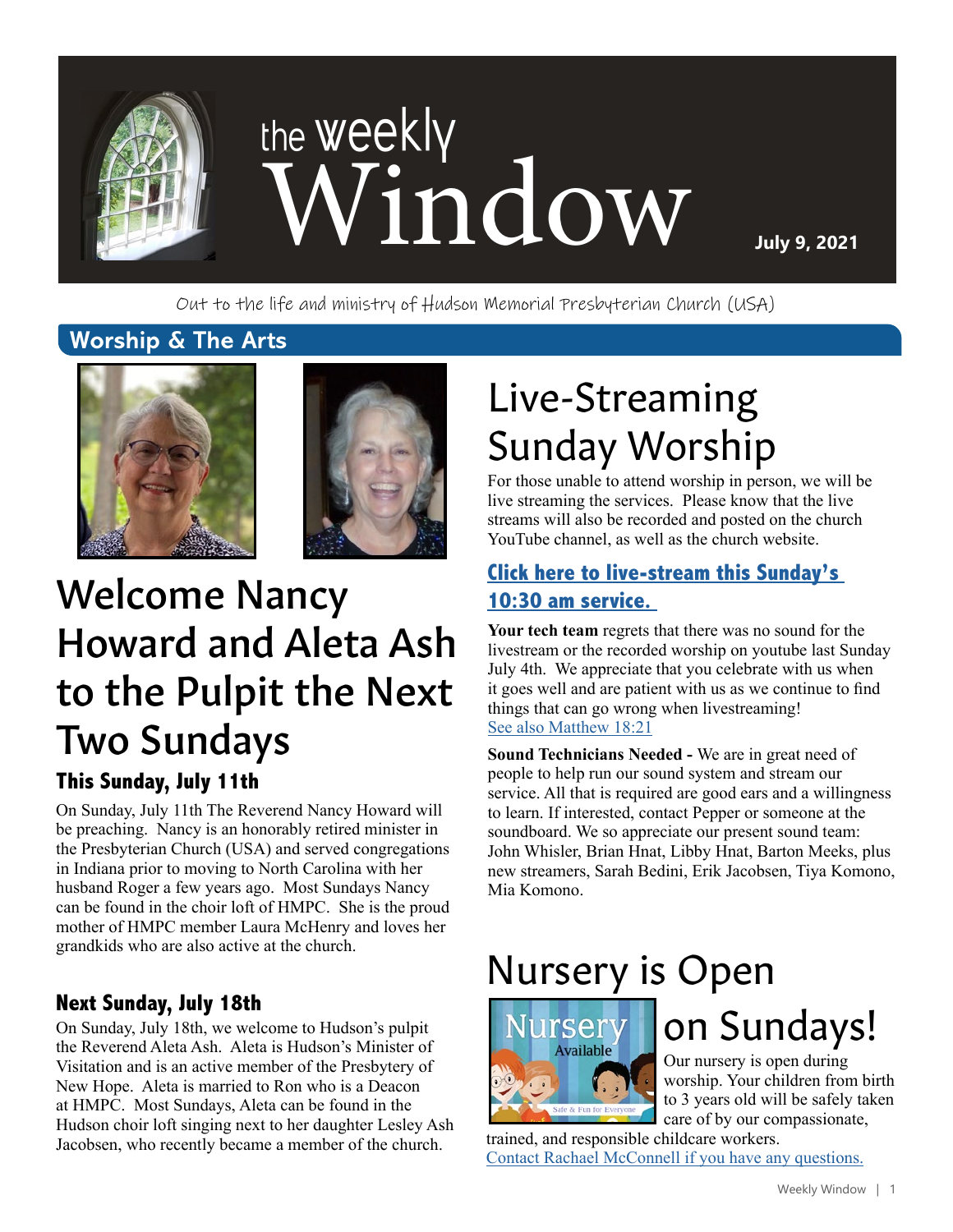# **Adult Faith Formation**

# Waking Up with the Word

### **July 13 - 6:30 am**



Waking Up with the Word will meet at 6:30 am at the WH Patio. The group

studies the scripture text that will be preached on the following Sunday. No previous Bible study experience is needed. The group centers their study around three questions - 1.What is a word or phrase that stands out to you in the text? 2. Allow that word or phrase to prompt a memory from your life, a thought on the passage or a metaphor. 3. What is Christ calling you to through the scripture text? Contact [Rob Duggins](mailto:rduggins65%40gmail.com?subject=) for more information.

# Traveling with Matthew **by Jimmy Hulsey**



Last year some of you attended the class Jimmy Hulsey taught on the Gospel of Matthew. Recently Reverend Hulsey's book *Traveling With Matthew: How Does a Gospel Mean?* was published. The book pursues the question, 'What did Matthew the gospel writer want to say about Jesus to Jesus' followers fifty years after his death and resurrection?' They were living in a time of chaos and cultural shift. By bringing an old story of God with

**TRAVELING** 

Latthew

W. Huls

Israel forward and centering it around Jesus of Nazareth, Matthew offers a great story for communities of believers

who have lost their north star. If we receive Matthew as a message for our own time of chaos and cultural shift, how does the story of God with Us speak once again and give shape to our identity in both church and society? Unstoried, we lose our way home. Matthew addresses the urgency of the hour and gives us renewed purpose for our days.'

If any have interest in reading

more, *Traveling With Matthew* can be purchased at Quail Ridge Books and on Amazon. Congrats to Hudson's own Jimmy Hulsey on the publication of this book.

Letting Go at the Labyrinth Will Be Rescheduled



# **HMPC Foundation**

# Foundation Birthday **Gifts**

The following members and friends have donated to the Foundation Birthday Fund in June:

Karen Gaither Lauren and Steve Parker Ron Van Vactor Blanche Wenge Susan & Glenn Grigg Billie Isenberg Marsha & Bill Flueckinger

## **Inquirer's Class**

# Sunday, July 18

The Inquirers Class, for those interested in membership, will be held early afternoon on Sunday, July 18th, in-person and Zoom options available. The class covers what it means to be a Christian,

a Presbyterian, and a member of Hudson Memorial. [New](https://www.hmpc.org/join-hmpc)  [Member Information Forms are available here.](https://www.hmpc.org/join-hmpc) Please submit the forms no later than Wednesday, July 14.

[Please contact Debbie Kirk](mailto:dkirk%40hmpc.org?subject=) if you are interested.

#### **HELLO**

I'm new here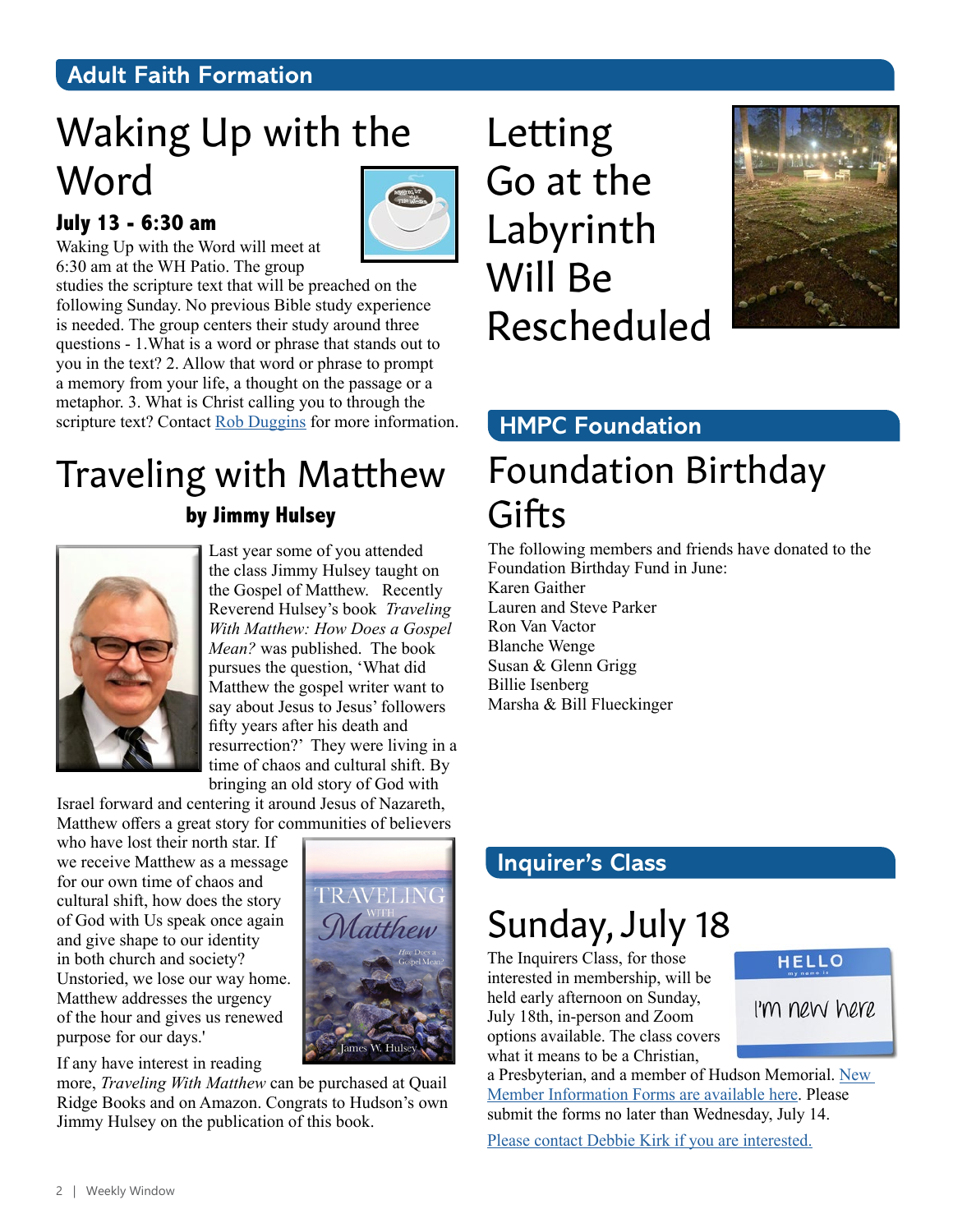# **Children's Ministry**

# 2021 VBS **Volunteers Needed**

### **August 9-13 9 am to Noon**



This year we are beyond excited to bring back our week-long VBS program August 9th-13th!

Our passenger cars are filling

up and we need conductors and engineers to keep us going. Okay, enough with the train metaphors!

If you have been looking for a chance to bring the good news of Jesus, have fun, and hang out with some awesome children, please consider volunteering to serve as a crew leader, rotation leader (Bible Stories, Science, Recreation!) nursery caregiver, or decor specialist.

Our days will be from 9 am-12 Noon Monday-Friday. Beat the heat as we will be inside since the church is now open safely! Our current policy will be masks required for volunteers and children over the age of 5.

We do not want to turn any child away if we do not have to and our volunteers help us bring the Gospel and the fun to all [Sign up here](https://vbspro.events/p/events/hmpcvbs2021) and if you have any questions, [contact](mailto:rmcconnell%40hmpc.org?subject=)  [Rachael McConnell.](mailto:rmcconnell%40hmpc.org?subject=)

# **Deacon Ministry** Prayers for Households



Prayer is foundational to the ministry of the Deacons and we consider it a privilege to pray with and for our church family. The Deacons are praying for 7 member households each week,

with the goal of praying for each and every member of our congregation. These households are listed below so the congregation can join in praying for them as well. Each household will receive a positive note of encouragement from the Deacons in the mail. If you have a specific request for prayer, you can submit a prayer request at HMPC.org or you may call 919-787-1086 and press 2 for the Deacon's Prayer Line. Hope Parangi is the Deacon on Call for July. Please keep these families in your prayers:

- *• Mary, Glenn, Abbie & Jenna Schindo*
- *• Maggie & Karl Schneider*
- *• Suzanne, Paul, Christine and Katherine Schneider*
- *• Arline Seaman*
- *• Kathy & Skip Seekamp*
- *• Jerilyn & Jim Seitz*
- *• Michelle, Brent, Allie and Drake Sharpe*

### **Personnel**

# Interim Youth Director to Begin In August



The Personnel Committee is pleased to announce that Rich Richards will be the new Interim Director of Youth Ministries at Hudson beginning in August. Rich is a graduate of the College of Wooster in Ohio and has degrees from the Cleveland institute of Music and Hochschule fur Music in Munich, Germany. He has served as Director of Youth and Young Adult Ministries

at the Presbyterian Church of Lawrenceville in N.J. and was Director of Music and Assistant Director for Youth and their Families at Oak Ridge Presbyterian Church in NC. Rich's faith journey has been deeply impacted by Montreat, where he has helped write curriculum for their small group leader manual and was a music director for their youth conferences. Rich is a creative and out of the box thinker with skills in relationship building. He will be a tremendous help during this time of transition.

# **Staff Directory**

**Mac Schafer** – Pastor & Head of Staff [mschafer@hmpc.org](mailto:mschafer%40hmpc.org?subject=) **Debbie Kirk** – Associate Pastor, Spiritual Growth & Nurture - [dkirk@hmpc.org](mailto:dkirk%40hmpc.org?subject=) **Aleta Ash**, Minister of Visitation – [aash@hmpc.org](mailto:aash%40hmpc.org?subject=) **Pepper Choplin**, Interim Music Director – [pchoplin@hmpc.org](mailto:pchoplin%40hmpc.org?subject=) **Frank Boyd**, Director of Youth Ministries – [fboyd@hmpc.org](mailto:fboyd%40hmpc.org?subject=) **Rachael McConnell**, Director of Children & Family Ministries – rmcconnel[l@hmpc.org](mailto:rmcconnell%40hmpc.org?subject=) **Gina Hayek**, Director of Joyful Noise – [ghayek@hmpc.org](mailto:ghayek%40hmpc.org?subject=) **Carol Yeargin**, Organist – [yeargin@bellsouth.net](mailto:yeargin%40bellsouth.net?subject=) Pat Cash, Business Administrator – pcash@hmpc.org **Cheri Thomas**, Bookkeeper - [cthomas@hmpc.org](mailto:cthomas%40hmpc.org?subject=) **Dorothy Roche**, Preschool Director – [droche@hmpc.org](mailto:droche%40hmpc.org?subject=) **Joyce Hawkins**, Assistant Preschool Director – [jhawkins@hmpc.org](mailto:jhawkins%40hmpc.org?subject=) **Hope Parangi**, Church Hostess – [hparangi@yahoo.com](mailto:hparangi%40yahoo.com?subject=)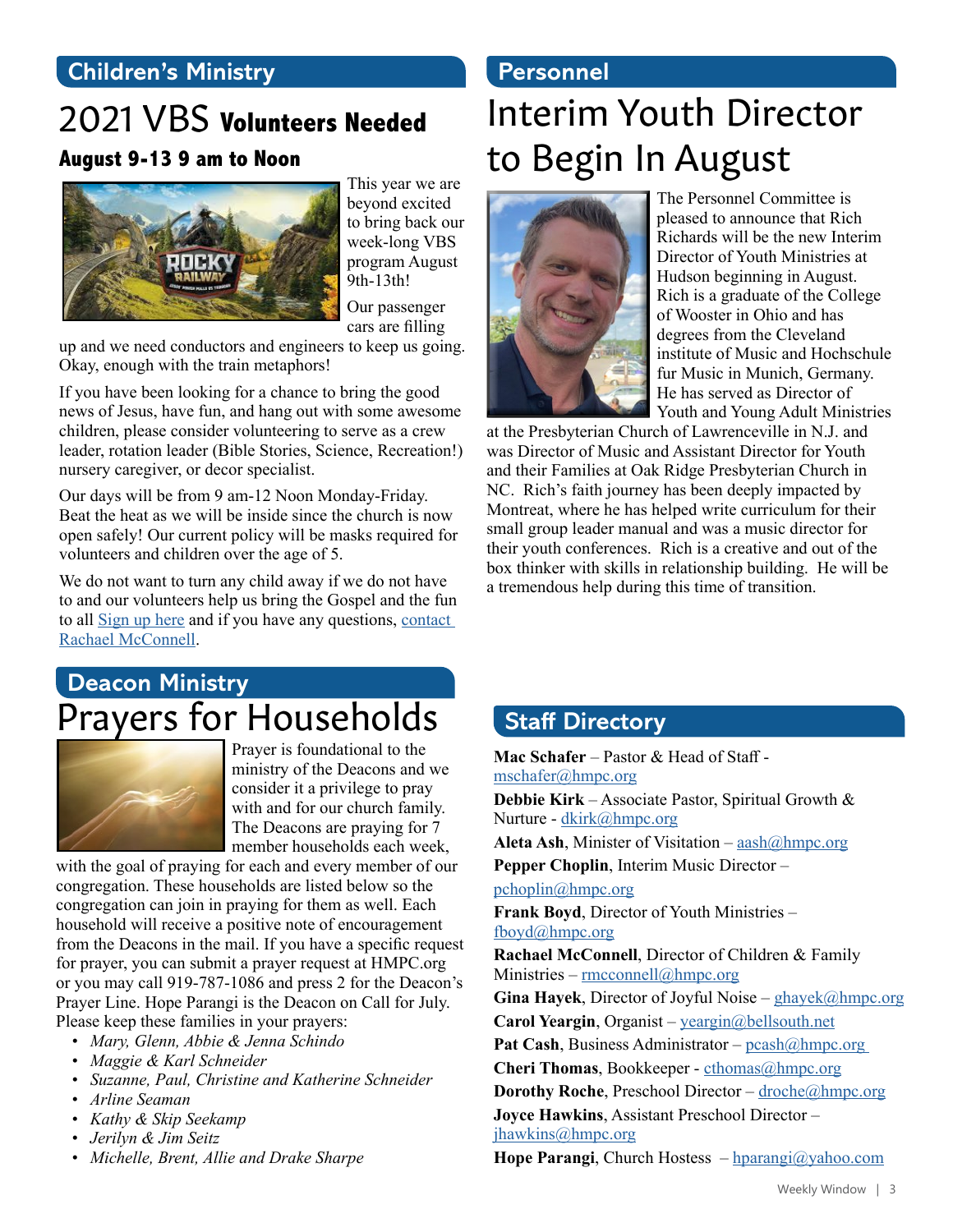# **Youth Ministry**

# Massanetta Youth Retreat

### **by Kessler Dickerson**

Massanetta was a new experience for me. I was unsure what it was going to be like, and I was pretty nervous. This was different from any summer camp I have ever been to, but I loved it. After the first night, it felt easy and I was no longer nervous.

One of my favorite parts was the glow dance party on Thursday night. Everybody was in our group and having fun together. The staff had all of these dances and we did them together, it was very creative. The ride to get to Massanetta was long, but we got to chat and play games, so it wasn't that bad compared to some other car rides I have been on.

I had a lot of freedom with our own rooms and it helped me with some responsibility. I didn't know some of the people in my youth group before, but now I have a good friendship with them. The Massanetta staff were very enthusiastic and hardworking to make us have a great time. The worship services were very interactive and had great lessons connecting day-to-day life with God.

Frank, Ashley, and Kelly were very helpful and they are the ones who made this trip possible. Everybody always had a positive attitude and that also made my experience more fun. I hope that I can go next year, because Massanetta was amazing this year, even with COVID!



# Celebrating Frank Boyd!

### **August 1st - Immediately Following Worship**

The congregation is invited to celebrate Frank Boyd's retirement after almost 8 years as Hudson's Youth Director and his over 40 year Youth Ministry career. A short fun, surprise-filled live program of appreciation will be followed by a time of fellowship.



# Youth Programs

- **• The Massanetta Middle School Conference** was June 22-25. The theme for the conference was "Rooted in Love." Thank you for keeping our wonderful group of 15 in your prayers as we visited our denomination's historic Conference Center in Virginia. Special thanks to Ashley Edmister and Kelly Capps for chaperoning.
- **• Montreat 2021 (July 18-24)** Hudson is sending a wonderful group of 20 participants this year to explore the theme "Called to Connect." Special thanks to Beth Billman, Scott Billman, and Nancy Eyre for chaperoning.
- **• Rising Fifth Grade Youth and Parent** E-mail Information Needed – The Explorers 5-6-7 Sunday School Class (for grades 5-7) and the middle school youth group (grades 5-8) are excited about the rising fifth grade youth that will be moving into the church's youth program this fall. If you would like to be added to the mailing list, please e-mail the following information to [Frank Boyd:](mailto:hmpcyouthgroup%40gmail.com?subject=) the youth's name, school, and e-mail address, and parent's name, telephone number, address, and e-mail address.
- **• 2021 2022 Confirmation Class** Current 7th Graders and Older – It's time to start thinking about Confirmation for the 2021-22 Program Year. Please respond to the letter or email that was sent to all potential confirmands recently regarding registration for the confirmation class starting in late August/Early September. If you have any questions, feel free to contact [Frank Boyd](mailto:hmpcyouthgroup%40gmail.com?subject=)
- **• VBS Youth Volunteers Needed** Join us for VBS this year, we need you! Serving during VBS is a great, fun, and air-conditioned way to gain volunteer hours. Become one of the most beloved parts of VBS by volunteering to be one of the Bible Buddies come alive! Check out the description on the volunteer sign up or e-mail [Rachael McConnell](mailto:rmcconnell%40hmpc.org?subject=) for more info! [Sign](http://vbspro.events/p/hmpcvbs2021
)  [up here](http://vbspro.events/p/hmpcvbs2021
)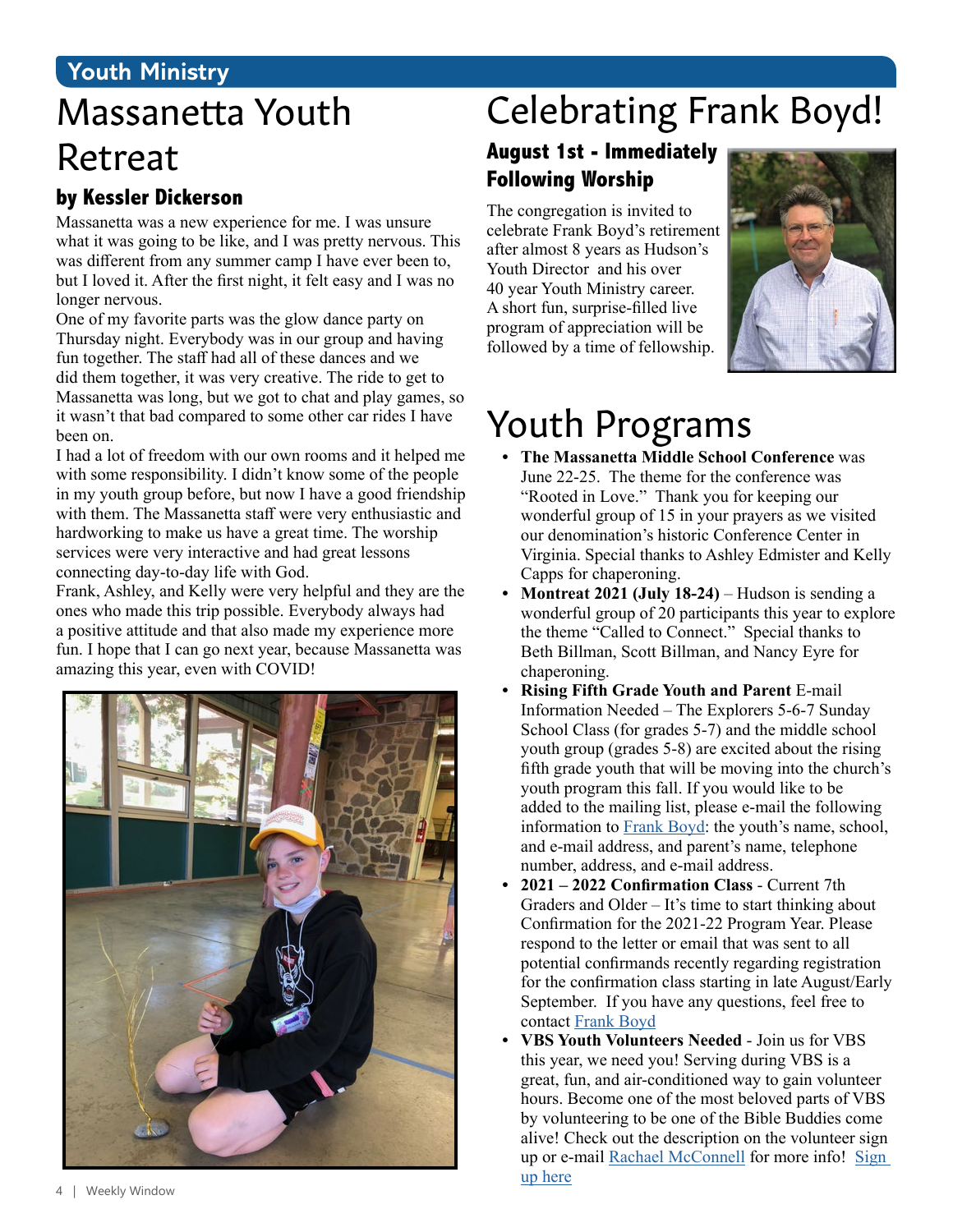### **Missions**

# July Special Offering

### **Care of Candidates**

During July, will be receiving a special offering to support candidates to the ministry in the Presbyterian Church, USA. Money raised for the Care of Candidates Special Offering can be used to provide assistance to members who are pursuing a seminary education. Your generous contributions will enable the church to continue providing this support. You may place your donation in the offering plate, mail it to the church, [donate online](https://www.eservicepayments.com/cgi-bin/Vanco_ver3.vps?appver3=Fi1giPL8kwX_Oe1AO50jRnQ574HZh5kFEHVJ6e5We_Us4NSQukCYDzKLUtTTUlsf2EvVVAEjqawDomKT1pbouTsRltlX7QEmZN4jxtbsYBc=&ver=3), or text to give. **Here is how to text to give:** Text amount to 888-906-0744 (example: 25 candidates).

# July Tend My Sheep

This year, we are going local with our school supply drive!

Green Magnet Elementary is our neighbor just a couple blocks north of Hudson. Green is a Title I school, which means the school receives federal funds due to at least 40% of their students are considered low-income. They



appreciate us reaching out with an offer of help.

The school's social worker identified these items as most needed: Backpacks (24 needed), crayons (12 or 24 packs), glue sticks, wide-ruled composition books, #2 pencils, blue or black pens, round-tipped scissors, and rulers.

The backpacks are a more expensive item that many families have a harder time affording, especially if they have multiple kids. Donations will be collected on Saturday, July 24th from 11 am  $-1$  pm and at the service on Sunday, July 25th.



# **Session Policy & The Pandemic**

As we continue to go through the pandemic we want to remind the congregation of the following policies set by the Session.

Masks are:

- to be worn in the sanctuary for worship, weddings and memorial services.
- to be worn when walking the hallways of the church while Hudson Memorial Preschool is in session (M-F 8 a.m. to 1 p.m.)
- no longer required for group meetings in rooms at the church for those **who have been fully vaccinated**.
- not required for any church gathering/meeting outdoors.
- to be worn when working with children under the age of 12 indoors.

# **From the HMPC Staff** Staff Email Addresses

When you receive an email from one of Hudson's staff members, please verify that the email address is their first initial then last name @hmpc.org - examples mschafer@hmpc.org, dkirk@hmpc.org.

There have been some spam emails being sent, making them look like they are coming from the church. In those cases, the "from" email address is not correct. If you receive those, please do not respond or click on any links.

## **Calendar**

### **Sunday, July 11**

- $\cdot$  10:30 am Worship
- 10:45 am Children's SS Labyrinth Green
- 11:30 am Fellowship
- 12 Noon Hudson Connects Room 200

### **Monday, July 12**

• 8 pm - Alanon, AlaTeen, AlaKid - GH, 227, 236

### **Tuesday, July 13**

- 6:30 am Waking Up With the Word WH Patio
- 9:30 am Staff Meeting Zoom
- 7 pm Adult Ed. Comm.
- 7:30 pm Boy Scouts GH, 234

### **Wednesday, July 14**

- 6:15 pm Handbells
- 7:30 pm Chancel Choir

#### **Sunday, July 18**

- 10:30 am Worship
- 10:45 am Children's SS Labyrinth Green
- 11:30 am Fellowship